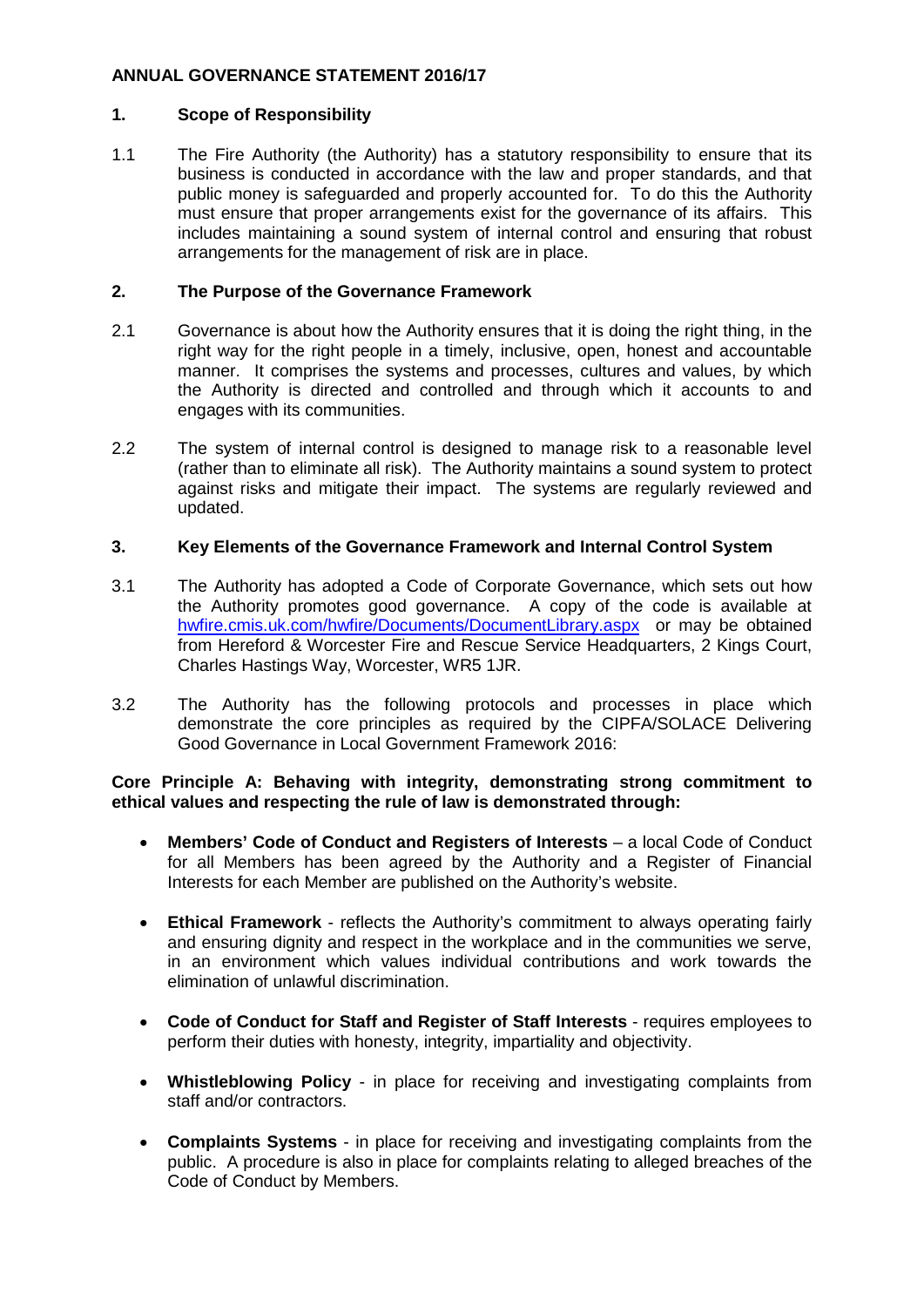- **Anti-Fraud, Bribery and Corruption Policy** the Authority has a zero tolerance approach to fraud, bribery and corruption, whether it is attempted from inside or outside the organisation.
- **Monitoring Officer** provides advice on the scope of the powers and responsibilities of the Authority. The Monitoring Officer has a statutory duty to ensure lawfulness and fairness of decision making and also to receive allegations of breaches of the Code of Conduct by Authority Members. The Head of Legal Services acts as the Authority's Monitoring Officer and is governed by the professional standards set by the Solicitors' Regulation Authority.

#### **Core Principle B: Ensuring openness and comprehensive stakeholder engagement demonstrated through:**

- **Consultation Processes –** used effectively to consult stakeholders in 2016/17 about suitable sites for the proposed Wyre Forest Emergency Services Hub, a brand new central 'hub' for the fire, police and ambulance services.
- **Public Participation at Authority meetings** members of the public can raise any topic at full Authority meetings as long as it is relevant to the duties and power of the Fire Authority.
- **Fire Station Open Days and public events** facilitates engagement with the public with regards to the services we provide.
- **Active engagement with partners** the Authority is represented on Local Strategic Partnerships, the Safer Roads Partnership and local Community Safety Partnerships.

## **Core Principle C: Defining outcomes in terms of sustainable economic, social and environmental benefits demonstrated through:**

- **Fire Authority Annual Report 2016/17** (Corporate Plan) incorporates the annual performance of the Authority, the future outlook and objectives for the forthcoming year.
- **Community Risk Management Plan 2014-2020** sets out how we will deliver sustainable services for our communities.
- **2020 Vision Programme –** a programme of major projects identified as being critical to the success of the organisation because they ensure its on-going resilience in the coming years. The projects in the programme include new fire stations, the roll out of vital new technology upgrades as part of national projects, and pivotal work with local partner organisations.
- **Fleet Strategy 2016-2021 –** provides a structured approach to vehicle management that ensures the Authority continues to provide and maintain an effective fleet of vehicles to ensure that staff can undertake their jobs effectively.

## **Core Principle D: Determining the interventions necessary to optimise the achievement of the intended outcomes demonstrated through:**

• **Performance Management Framework** – a comprehensive set of key performance indicators measures the quality of service for users. Performance is monitored on a quarterly basis by the Authority's Policy & Resources Committee and Senior Management Board to ensure that services are delivered in accordance with the Authority's objectives and best use of resources.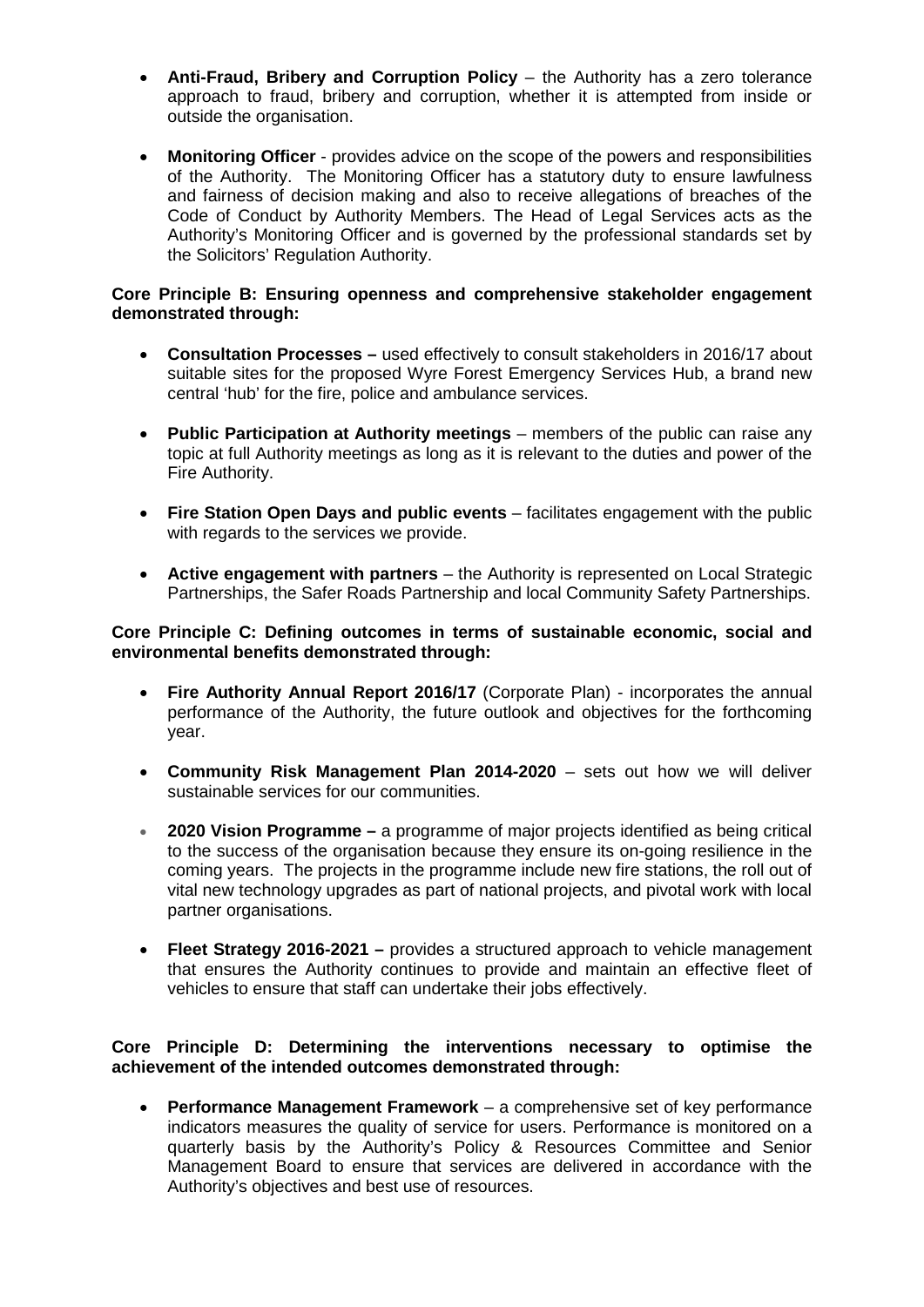- **Medium Term Financial Plan -** sets out the resources needed to deliver services.
- **Strategic Risk Register** identifies controls to mitigate inherent identified risks and is monitored on an on-going basis with exception reporting to the Senior Management Board and to the Audit & Standards Committee.
- **Departmental Risk Registers** reviewed by managers on a quarterly basis.

## **Core Principle E: Developing the entity's capacity, including the capability of its leadership and the individuals within it demonstrated through:**

- **Constitution** defines the roles and responsibilities of the Authority, Committees, Members and Officers and the protocols to be followed.
- **Member Development Strategy** includes an induction for new Members and an annual training programme to provide opportunities for all Members to develop firespecific knowledge.
- **Senior Management Board (SMB) –** involves all Principal Officers and Heads of Service in supporting the Chief Fire Officer to lead the Service.
- **Staff Development Process** Individual Performance and Development Reviews in place for all staff to enable personal objectives to be set which contribute to the overall aims of the Authority. Competency training records and a course management system are also in place.

## **Core Principle F: Managing risks and performance through robust internal control and strong public financial management demonstrated through:**

- **Audit & Standards Committee** reviews arrangements for identifying and managing the Authority's business risks and the approval of policies in respect of the Authority's governance framework.
- **Chief Financial Officer (Treasurer)** ensures the sound administration of the financial affairs of the Authority, as required by the statutory duties associated with s.151 of the Local Government Act 1972, the Local Government Finance Act 1988 and the Accounts and Audit Regulations 2015. The Chief Financial Officer is also governed by professional standards set by CIPFA.
- **Risk Management Strategy** ensures that the Authority identifies strategic risks and applies the most cost effective control mechanisms to manage those risks.
- **Business Continuity Plan** to ensure the Authority is resilient to interruptions which have the potential to adversely affect the delivery of core functions.

#### **Core Principle G: Implementing good practices in transparency, reporting and audit to deliver effective accountability demonstrated through:**

- **Transparency Information** published on the website in accordance with the Local Government Transparency Code to promote openness and accountability through reporting on local decision making, public spending and democratic processes.
- **Agendas, minutes and decisions** published on the website and includes the rationale and considerations on which decisions are based.